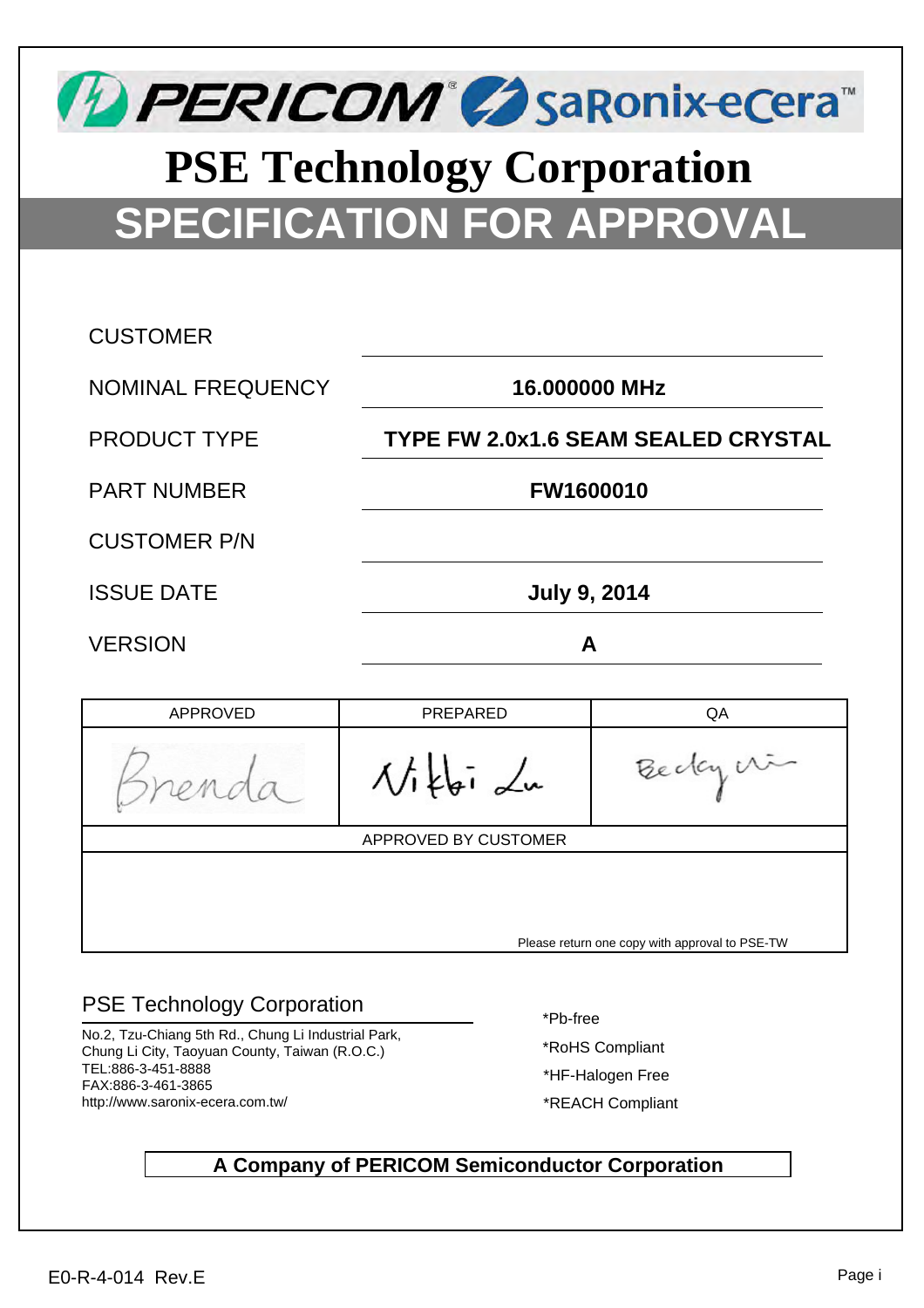### **TYPE FW 2.0x1.6 SEAM SEALED CRYSTAL**

### **FW1600010** VER.A 09-JUL-14

| <b>VERSION HISTORY</b> |                 |                                           |      |                        |       |  |  |
|------------------------|-----------------|-------------------------------------------|------|------------------------|-------|--|--|
| Version<br>No.         | Version<br>Date | Customer Receipt Supplier Receipt<br>Date | Date | Description            | Notes |  |  |
| $\mathsf A$            | Jul. 9, 2014    |                                           |      | <b>Initial Release</b> |       |  |  |
|                        |                 |                                           |      |                        |       |  |  |
|                        |                 |                                           |      |                        |       |  |  |
|                        |                 |                                           |      |                        |       |  |  |
|                        |                 |                                           |      |                        |       |  |  |
|                        |                 |                                           |      |                        |       |  |  |
|                        |                 |                                           |      |                        |       |  |  |
|                        |                 |                                           |      |                        |       |  |  |
|                        |                 |                                           |      |                        |       |  |  |
|                        |                 |                                           |      |                        |       |  |  |
|                        |                 |                                           |      |                        |       |  |  |
|                        |                 |                                           |      |                        |       |  |  |
|                        |                 |                                           |      |                        |       |  |  |
|                        |                 |                                           |      |                        |       |  |  |
|                        |                 |                                           |      |                        |       |  |  |
|                        |                 |                                           |      |                        |       |  |  |
|                        |                 |                                           |      |                        |       |  |  |
|                        |                 |                                           |      |                        |       |  |  |
|                        |                 |                                           |      |                        |       |  |  |
|                        |                 |                                           |      |                        |       |  |  |
|                        |                 |                                           |      |                        |       |  |  |
|                        |                 |                                           |      |                        |       |  |  |

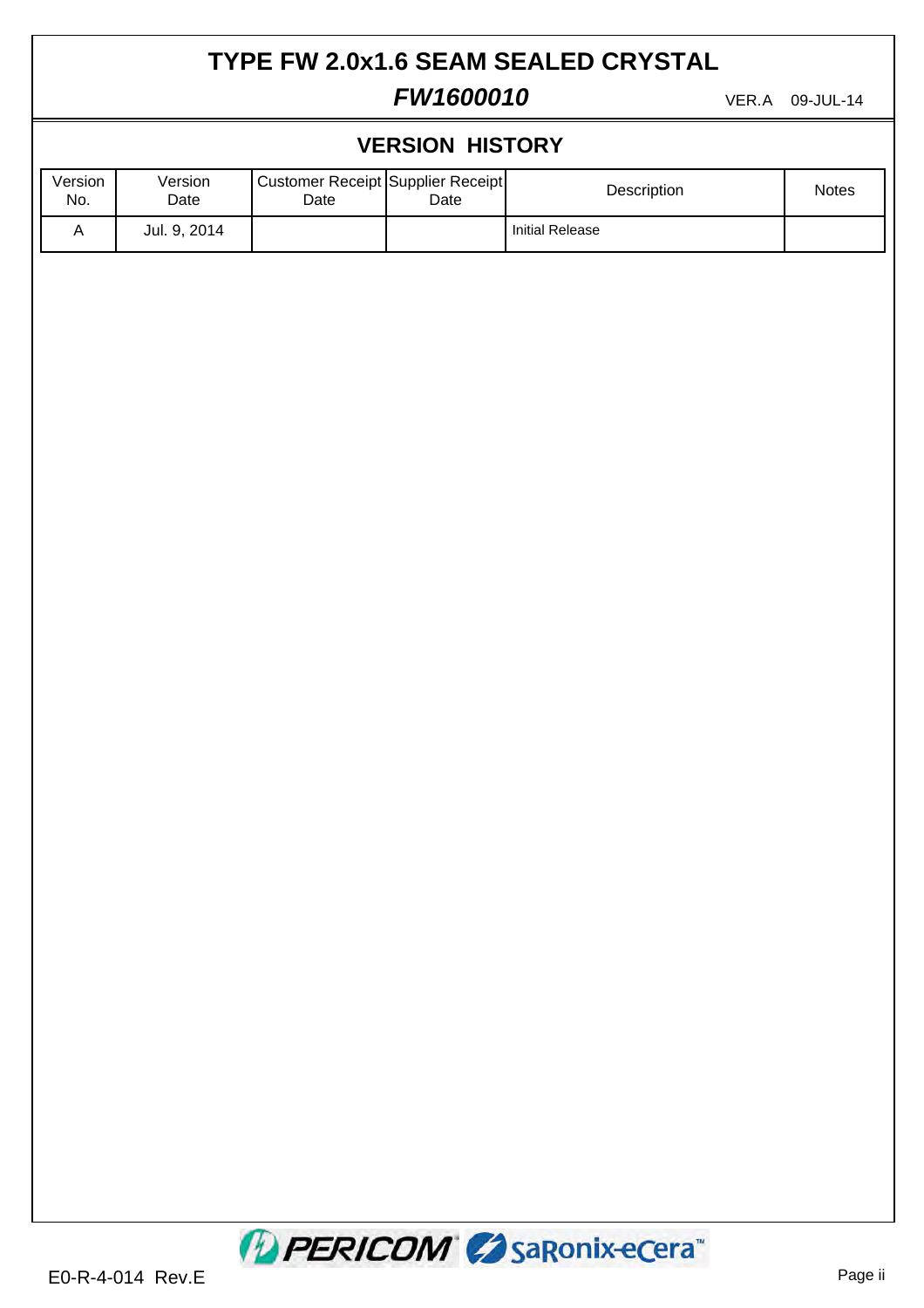### **TYPE FW 2.0x1.6 SEAM SEALED CRYSTAL**

### $FW1600010$

VER.A 09-JUL-14

### **ELECTRICAL SPECIFICATIONS**

| Item                                                                                        | Symbol     | Specifications     | Units        | <b>Notes</b>                                    |
|---------------------------------------------------------------------------------------------|------------|--------------------|--------------|-------------------------------------------------|
| <b>Nominal Frequency</b>                                                                    | Fn         | 16.000000          | <b>MHz</b>   |                                                 |
| Mode of Oscillation                                                                         | <b>MO</b>  | AT Cut-Fundamental |              |                                                 |
| <b>Calibration Load Capacitance</b>                                                         | <b>CL</b>  | 8                  | рF           |                                                 |
| <b>Calibration Tolerance</b>                                                                | <b>FL</b>  | ±10                | ppm          | at 25 $^{\circ}$ C $\pm$ 3 $^{\circ}$ C         |
| <b>Operating Temperature Range</b>                                                          | <b>TR</b>  | $-40$ to $+85$     | $^{\circ}$ C |                                                 |
| <b>Frequency Stability (Frequency</b><br>Deviation over the Operating<br>Temperature Range) | F/T        | ±20                | ppm          | Reference to the Frequency<br>at $25^{\circ}$ C |
| <b>Operating Drive Level</b>                                                                |            | 10                 | μW           |                                                 |
| <b>Maximum Drive Level</b>                                                                  |            | 100                | μW           |                                                 |
| <b>Equivalent Series Resistance</b>                                                         | <b>ESR</b> | 150                | Ω            | Max.                                            |
| <b>Shunt Capacitance</b>                                                                    | CO         | 2                  | pF           | Max.                                            |
| Aging at 25°C                                                                               |            | ± 3                | ppm          | Max, 1st year                                   |
| <b>Storage Temperature</b>                                                                  |            | $-55$ to $+125$    | °C           |                                                 |
| <b>Insulation Resistance</b>                                                                |            | 500                | MΩ           | Min                                             |

\*\* This product doesn"t include harmful substance that stipulated by SONY SS-00259 Level 1 and S-AT2-001 Level 1 standard. RoHS Compliant (Pb - Free).

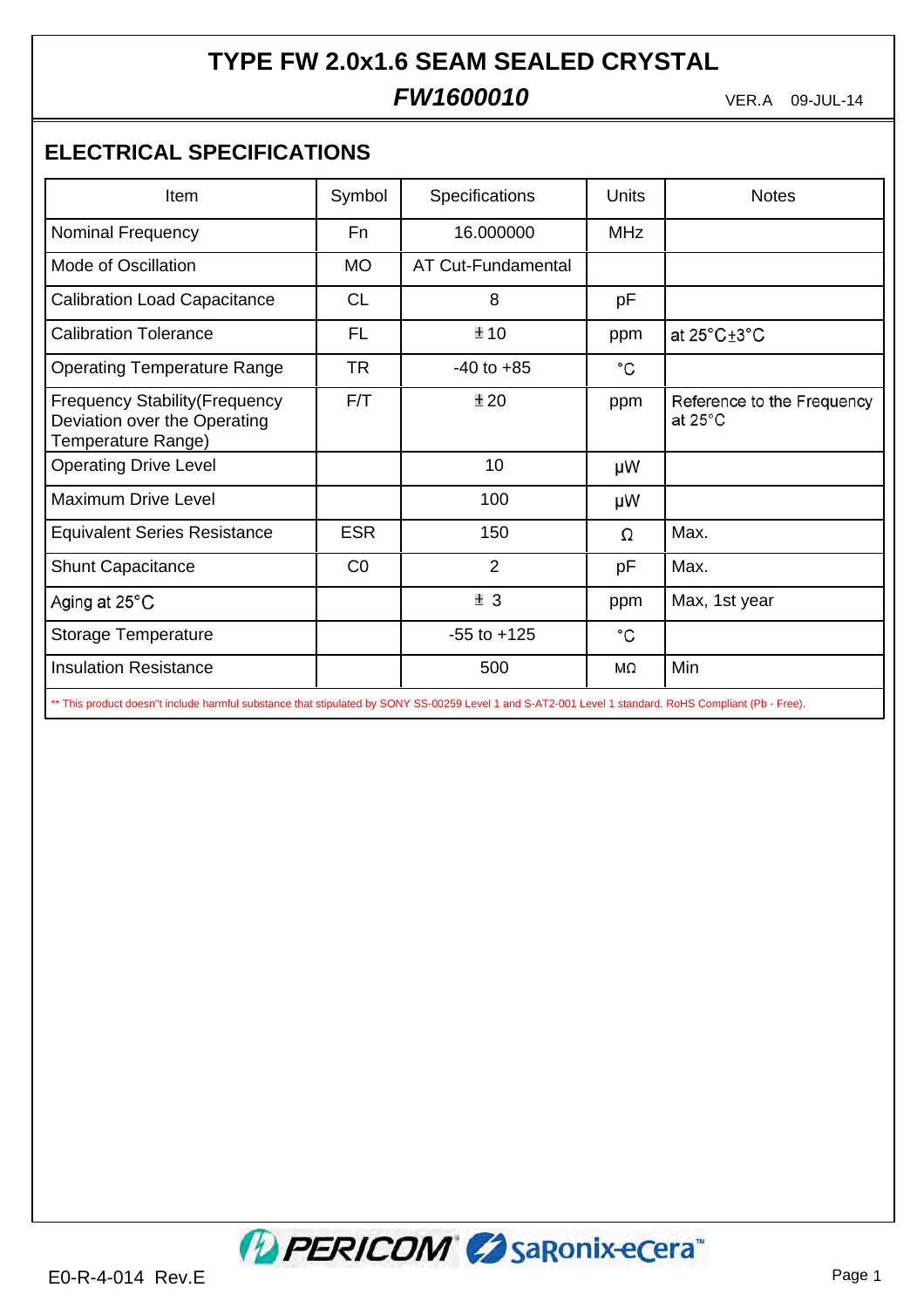## **TYPE FW 2.0x1.6 SEAM SEALED CRYSTAL**

### $FW1600010$

VER.A 09-JUL-14

### **RELIABILITY SPECIFICATIONS**

MECHANICAL AND ENVIRONMENTAL RATINGS:

a)FINE LEAK TEST: JESD22-A109 (Condition 1A)

b)GROSS LEAK TEST: JESD22-A109 (Condition C)

c)MOISTURE RESISTANCE: JESD22-A113

d)SHOCK: JESD22-B104 (Condition B)

e)SOLDERABILITY : (RoHS version): J-STD-002

f)VIBRATION: JESD22-B103

g)SOLVENT RESISTANCE: JESD22-B107

h)RESISTANCE TO SOLDERING HEAT (RoHS version): J-STD-020D Table 5.2 Pb free devices (3 cycles max)

### **SUGGESTED IR REFLOW PROFILE**

\*As per IPC-JEDEC J-STD-020D



For soldering reflow profile and reliability test ratings go to: http://www.pericom.com/pdf/sre/reflow.pdf

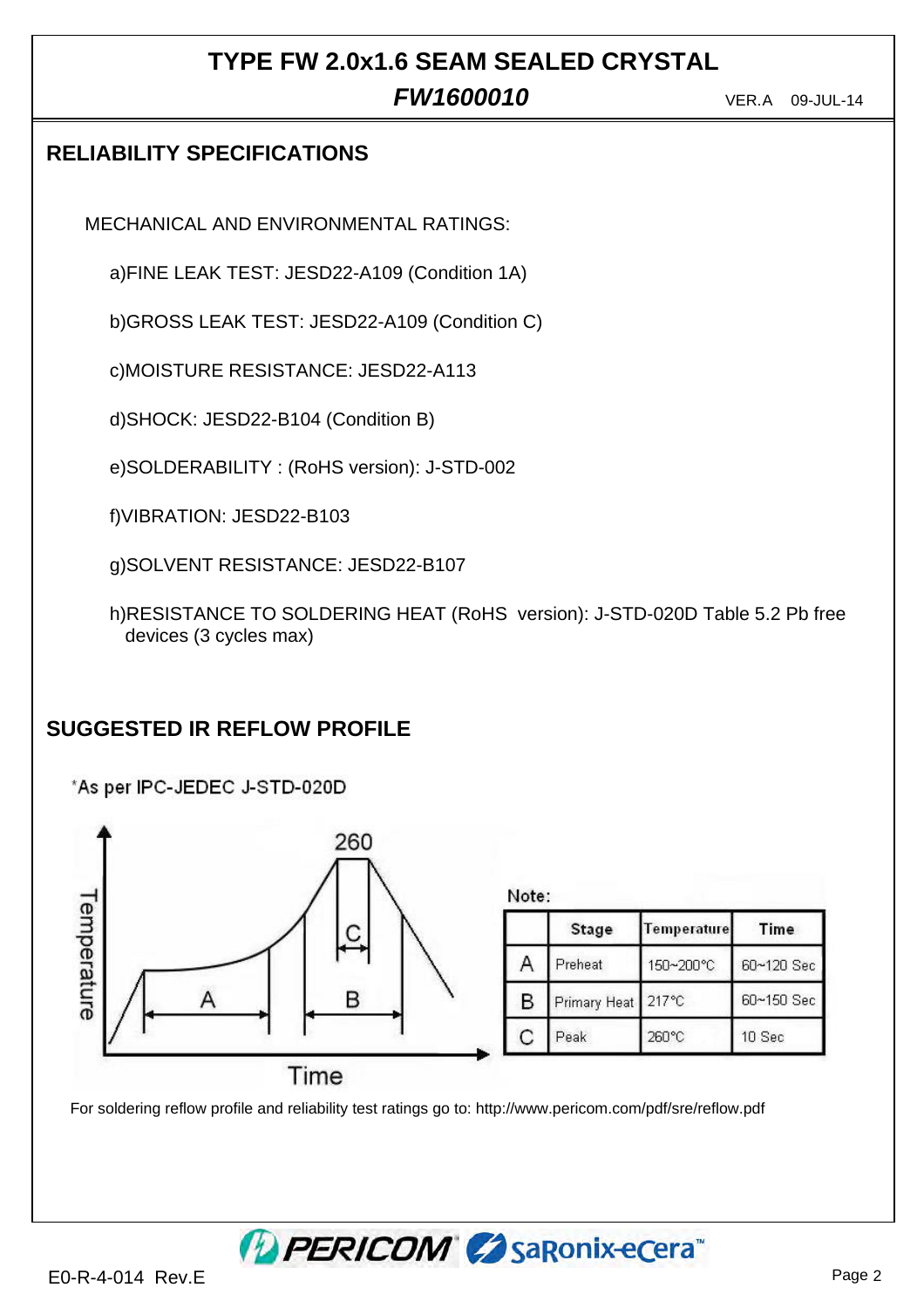

## PERICOM CosaRonix-ecera<sup>®</sup>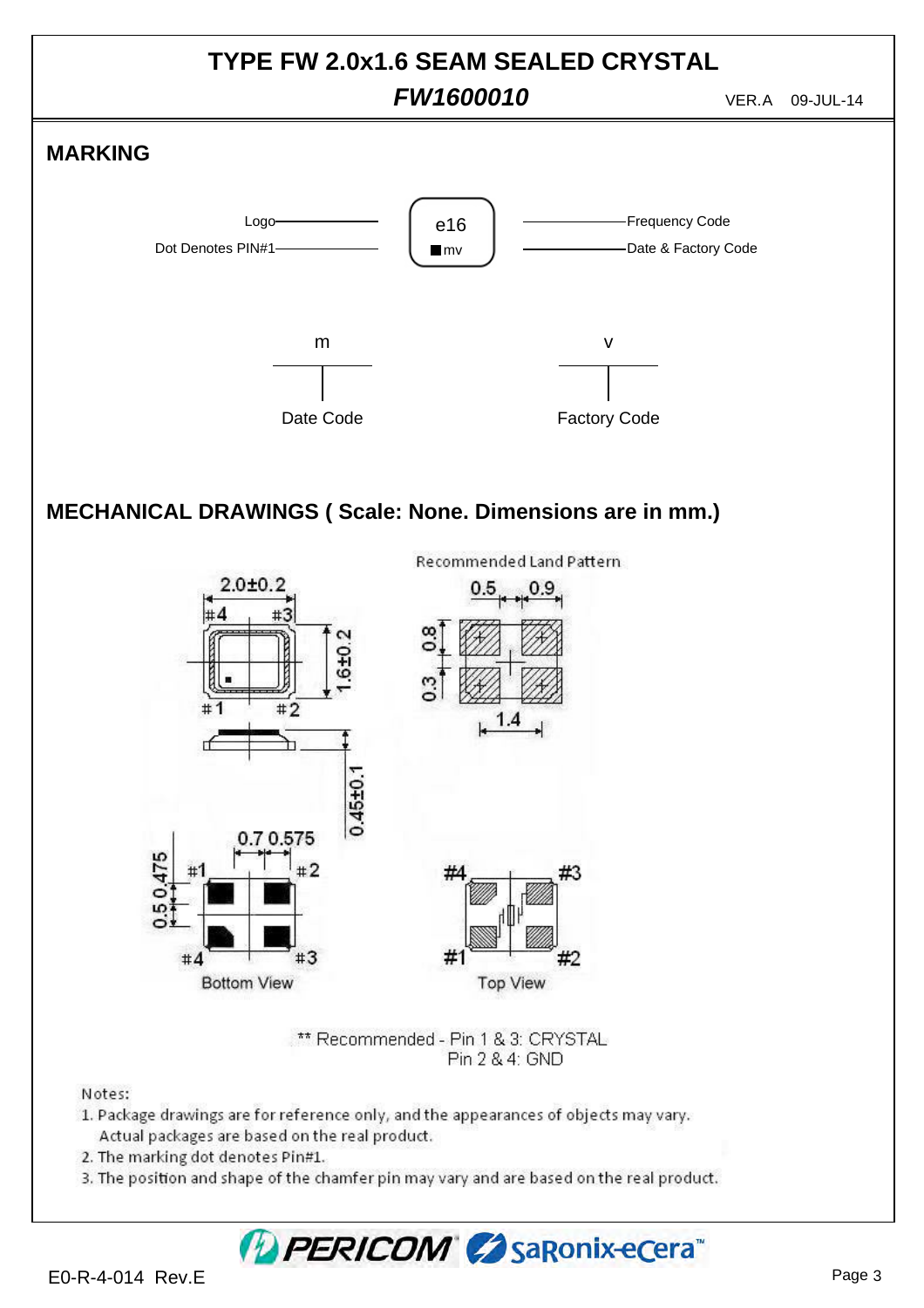#### **TYPE FW 2.0x1.6 SEAM SEALED CRYSTAL**  $FW1600010$ VER.A 09-JUL-14

**Tape & Reel**